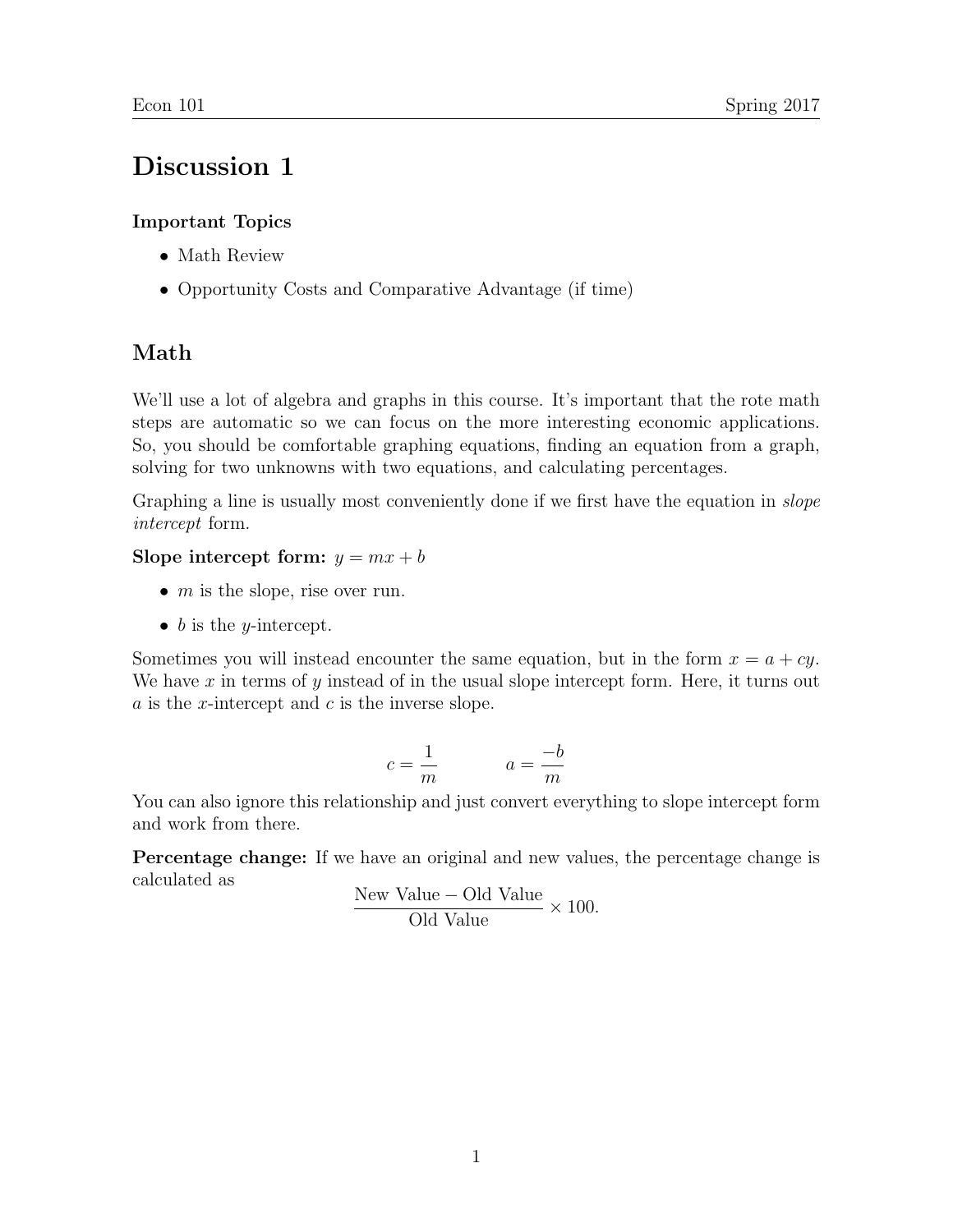Exercise 1 Find the equation for the graph below. What is the area below the curve (the triangle formed with the axes)?



**Exercise 2** Graph  $x = 10y$  and  $y = 100 - x$ .

**Exercise 3** Solve for  $x$  and  $y$  given the equations

$$
y = 2x + 4y + 2
$$

$$
x = 2y + 4.
$$

Exercise 4 In 2013, Theranos, the health technology company, was valued at \$9 billion. More recently, the company's value has been revised to \$800 million. What is the percentage change in the company value?

Exercise 5 On June 14, 2000, the Indiana Pacers lost to the Los Angeles Lakers in game four of the NBA finals, giving the Lakers a 3-1 edge on the series. Shaquille O'Neal made 10 free throws on 17 attempts. Reggie Miller made 11 free throws on 12 attempts. How many more free throws would Shaq have to make in a row to match Reggie's percentage?

#### Economics

Exercise 6 A Robinson Crusoe Economy

Crusoe finds himself stranded on an island. He devotes 10 hours each day to either gathering coconuts or catching fish. Crusoe can gather 2 coconuts in an hour, but he